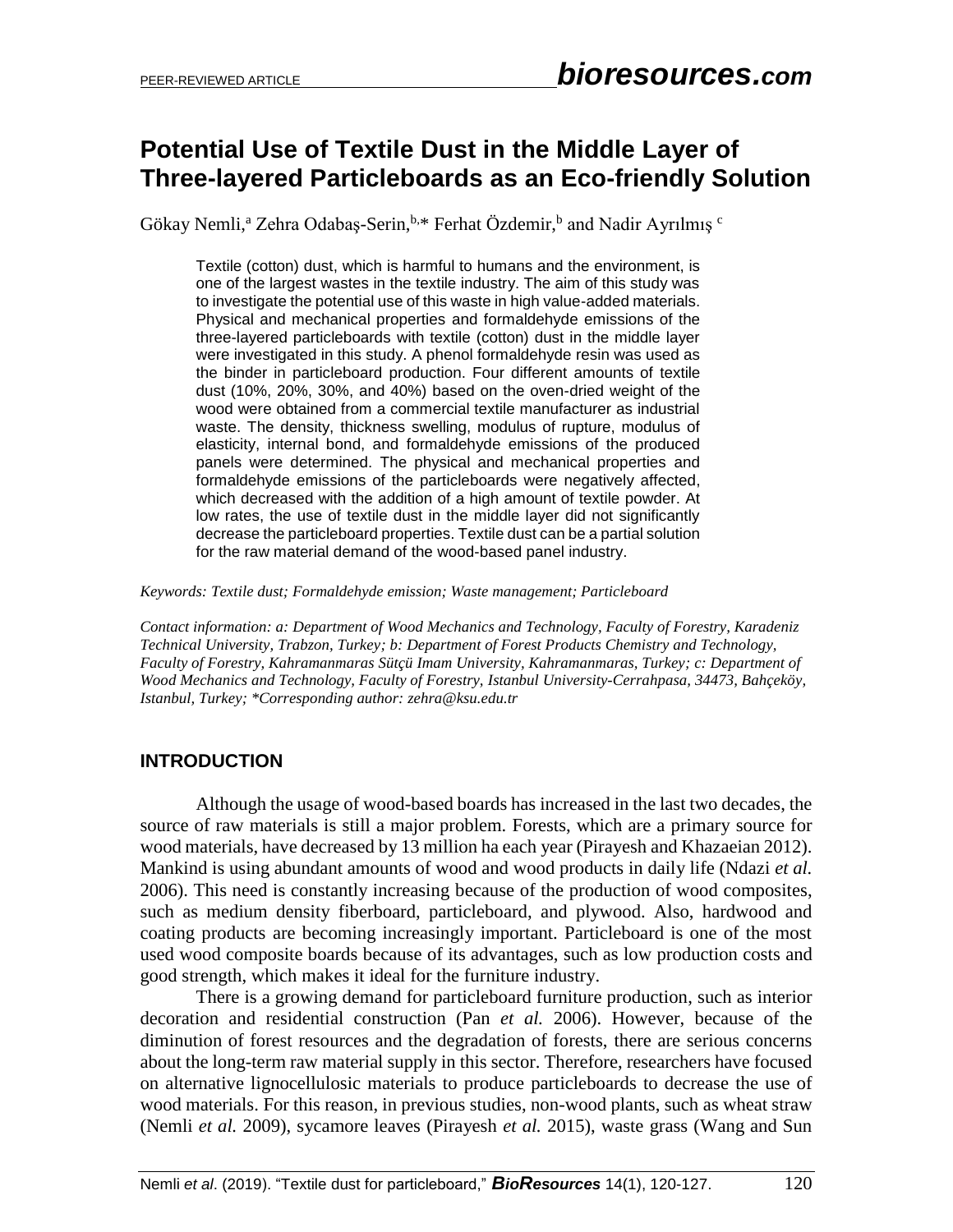2002), and agro-residues, such as coffee husk (Bekalo and Reinhardt 2010), walnut/almond shells (Pirayesh *et al.* 2011) and tea leaves (Yalınkılıç *et al.* 1998), have been used as alternative lignocellulosic materials in particleboard manufacturing.

The textile industry is one of the largest industries in the world. During textile production, waste materials are produced. Textile (cotton) dust is one of the wastes produced in the textile industry (DeLuca 1984). Textile dust has a pure white cotton structure with short fibers (Classen and Baril 1981) and it consists of 60% to 80% fibers, leaves, and crusts, 10% to 30% sand, and some water-soluble substances (Ertaş *et al.* 2010). Textile dust, a non-reusable waste in textile production, is gathered in a collector using dust extraction systems with air circulation during textile production.

Dust can get into the environment during yarn and fabric production and creates a harmful environment for human health (Silverman and Viles 1950). Additionally, dumping organic wastes in landfills is forbidden in the European Union and other countries (Jeihanipour *et al.* 2010). Landfills are the main practice for disposing of textile dust in many countries. Government regulations and legislation require textile manufacturers to find environmentally-friendly recycling or disposal processes for textile dust. A potential use of textile dust could be as a raw material for wood-based panel production, which could be a partial solution for the demand of different raw materials in the wood-based panel industry.

Phenolic resins are the polycondensation products of the reaction of phenol with formaldehyde (Pizzi 1994). Using phenol-formaldehyde (PF) resins as an adhesive was recognized as long ago as the end of the nineteenth century. At the present time it is the most commonly used adhesives in forest products industry (Pizzi 1983). The bond strength of PF resins is high, the deterioration at elevated temperatures in presence of moisture is slight, and formaldehyde emission is low compared with UF. But some disadvantages of PF is its dark color, expensive price, and long curing time (Dunky and Niemz 2002).

Textile dust, which is an industrial waste in particleboard production, has not been studied as an alternative to wood particles in the middle layer of particleboards. Because a large amount of textile dust is produced in textile factories, it is necessary to investigate the potential use of this waste product in high value-added materials. This could also meet the requirements of environmental protection policies that are in place because of the harmful effects of textile dust. As a fiber source, textile dust may play a notable role in the production of particleboards. The purpose of this study was to determine the effect on the physical and mechanical properties and formaldehyde emissions after adding textile dust to the middle layer of three-layered particleboards.

#### **EXPERIMENTAL**

#### **Materials**

Black poplar wood from the Trabzon city (in the Black Sea region) of Turkey was used as the raw material for the chips. The phenol formaldehyde (PF) resin was supplied from a commercial resin manufacturer (Vezirköprü Forest Products and Paper Industry Inc., Samsun, Turkey) and used as the binder for the wood chips. The technical properties of the PF resin are given in Table 1.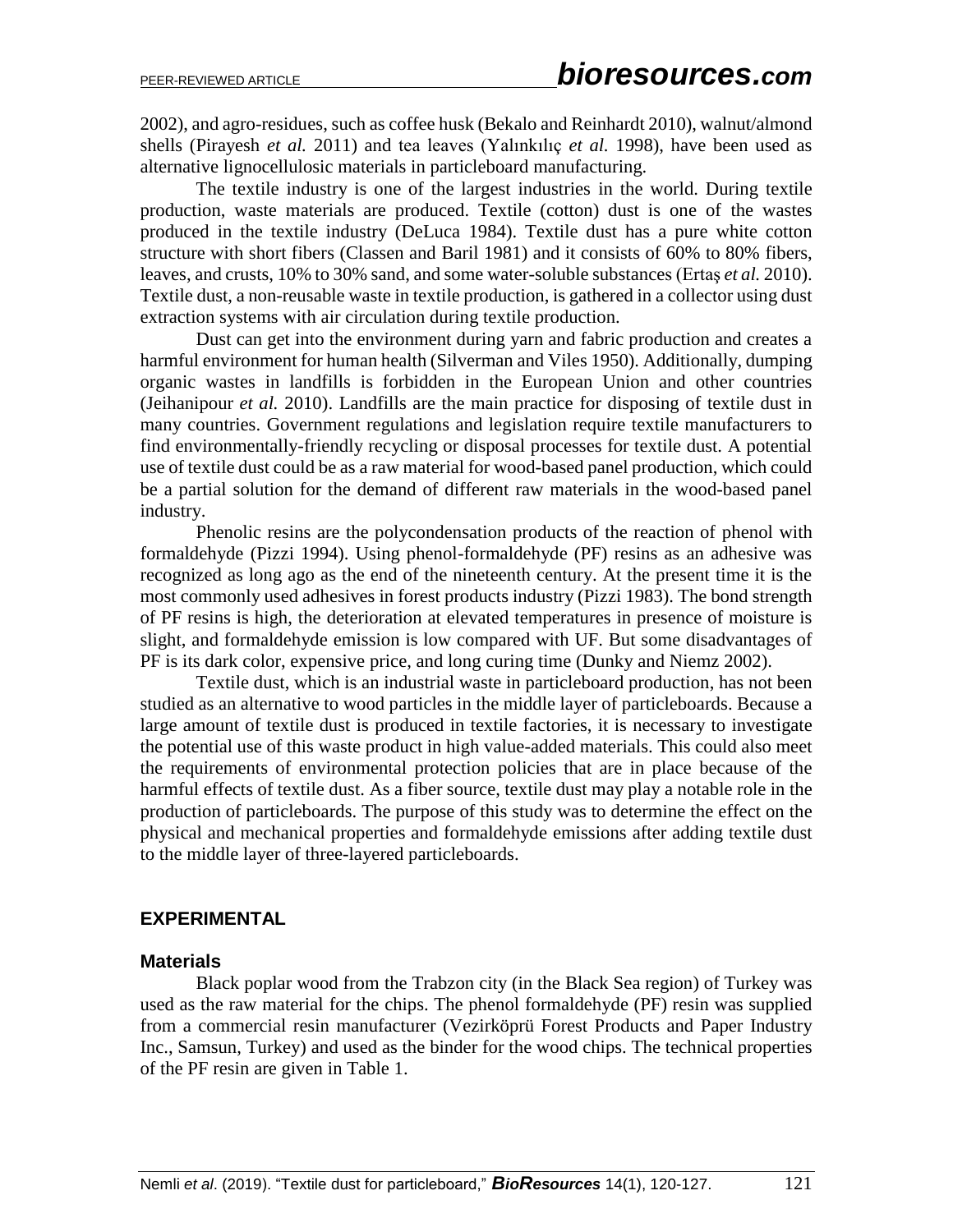| <b>Technical Properties</b>             | Value |
|-----------------------------------------|-------|
| Mole Ratio of Phenol / Formaldehyde (%) | 1.2   |
| Density $(g/cm3)$                       | 1.27  |
| Gel Time (s)                            | 40    |
| pН                                      |       |
| Solid Content (%)                       | 63    |
| Viscosity (cps)                         | ճՈ    |
|                                         |       |

The textile dust was obtained from a textile manufacturer in Kahramanmaras City, Turkey. The average particle size of the textile dust was 0.20 mm. The dust was dried in an oven until the moisture content was 1 wt.%.

#### **Methods**

#### *Production of the particleboards*

The chips for the particleboards were prepared from black poplar wood without bark using a ring type flaker (Robert Hildebrand, Germany) in the laboratory. The middle and surface particles were produced using a hammer mill (Robert Hildebrand, Germany). The resulting surface and middle layer chips were dried in an oven at 103 °C until a 3% moisture content was reached, based on the oven-dried weight of the wood. The chips were glued with a laboratory type pneumatic glue machine. Based on the oven-dried chip weight, a 11-wt.% PF resin was used for the surface layer particles and a 9-wt.% PF resin was used for the middle layer particles. For the resin hardener, a 1% ammonium sulfate solution was used, which was based on the oven-dried weight of the solid resin. The shelling ratio of the particleboard mat was 40%. The mats were hot pressed at a temperature of 150 °C for 5 min at 2.5  $N/mm^2$  with a panel thickness of 12 mm (all of the parameters were kept constant). Any hydrophobic materials and other additive materials were used during panel production. Two particleboard panels were produced for each of the production parameters. The resulting particleboards had the dimensions 550 mm  $\times$  550 mm  $\times$  12 mm and were conditioned at 20  $\degree$ C and a 65% humidity for three weeks. The experimental design is presented in Table 2.

| Particleboard<br>Code | Amount of PF (%) |               | Surface Layer<br>Wood Chip Amount | <b>Amount of Textile Dust</b><br>Powder in Core Layer |  |
|-----------------------|------------------|---------------|-----------------------------------|-------------------------------------------------------|--|
|                       | Surface<br>Layer | Core<br>Layer | (wt.%)                            | (wt. %)                                               |  |
|                       |                  |               | 100                               |                                                       |  |
|                       |                  |               | 90                                | 10                                                    |  |
|                       |                  |               | 80                                | 20                                                    |  |
|                       |                  |               |                                   | 30                                                    |  |
|                       |                  |               | 60                                | 40                                                    |  |

|  |  | <b>Table 2.</b> Experimental Design for Particleboard Production |  |
|--|--|------------------------------------------------------------------|--|
|  |  |                                                                  |  |

#### *Test methods*

The flexural properties (modulus of rupture (MOR) and modulus of elasticity (MOE)) were determined according to EN 310 (1993). A total of 12 specimens were used when determining the bending properties. As for the internal bond (IB) strength, 20 specimens were tested according to EN 319 (1993). The thickness swelling (ThS) (24-h) of the 20 particleboard specimens was tested according to EN 317 (1993).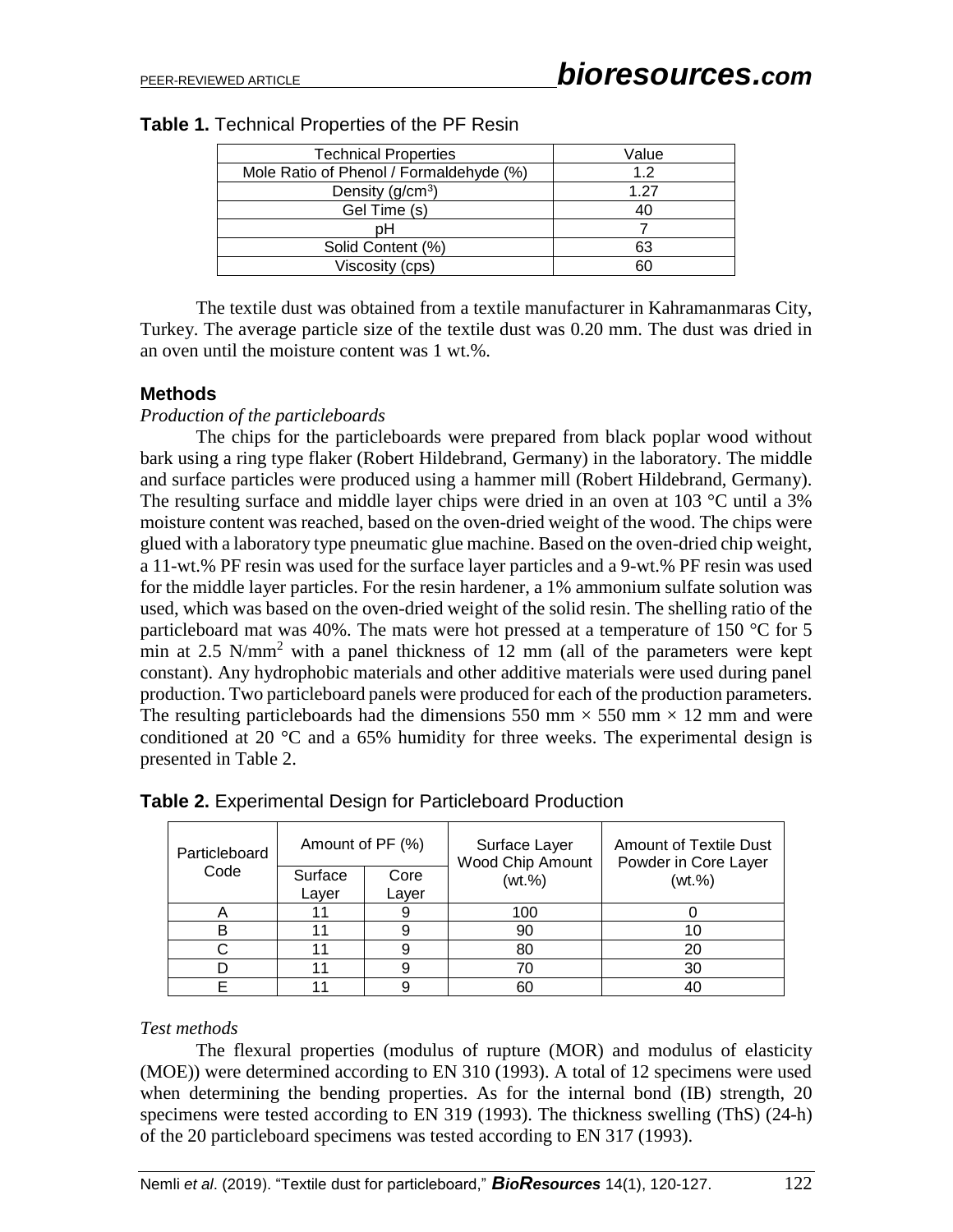The formaldehyde emission test was performed on the test samples according to EN 120-1 (1994). The formaldehyde emission was measured *via* the perforator method. The formaldehyde test was repeated in triplicate for each parameter.

#### *Statistical analysis*

A simple variance analysis with a 95% confidence level was used to determine the significant effects of the textile dust on the properties of the particleboard. A Newman Keuls test was conducted to compare the board groups that showed a significant difference.

# **RESULTS AND DISCUSSION**

## **Mechanical Properties**

The average physical and mechanical properties of the test panels, formaldehyde emissions, and statistical analysis results are shown in Table 3. Particleboards with up to 10 wt.% textile dust met the minimum requirements for the MOR (11 N/mm<sup>2</sup> ) and MOE  $(1800 \text{ N/mm}^2)$  for interior fitments (including furniture), as specified in EN 312-2 (1996). The MOR and MOE of the particleboard with 10 wt.% textile dust were found to be 13.0  $N/mm^2$  and 1814  $N/mm^2$ , respectively. The MOR and MOE values of the control group were found to be 13.4  $N/mm^2$  and 1885  $N/mm^2$ , respectively. The MOR of the specimens with 20 wt.% textile dust  $(12.9 \text{ N/mm}^2)$  met the MOR requirement given in EN 312-2 (1996), while the MOE (1755 N/mm<sup>2</sup>) was slightly lower than the MOE requirement. As the amount of textile dust increased to 30 wt.%, the MOR and MOE values showed a sharp decrease, which was significantly different from the control group. The reason for the decrease in these properties was partly because the increased amount of textile dust used in the middle layer negatively affected heat transfer during pressing of the particleboard mat. A similar result was reported by Nemli *et al.* (2007).

The minimum IB value for particleboards used for interior fitments (including furniture) specified in EN 312-2 (1996) is 0.40  $N/mm^2$ . The IB strength of the specimens with 10 wt.% textile dust  $(0.40 \text{ N/mm}^2)$  met the standard value, but the other groups with different textile dust amounts did not. The highest IB values were found in the control sample  $(0.42 \text{ N/mm}^2)$ , while the lowest value was obtained from the boards with 40 wt.% textile dust  $(0.17 \text{ N/mm}^2)$ . The use of textile dust adversely affected the IB resistance. However, up to 20 wt.% textile dust had no significant effect on the IB strength. As the amount of textile dust reached 30 wt.% in the middle layer, the IB strength significantly decreased. This decrease was similar to the decrease in the MOR and MOE of the samples. Similar results were observed in previous studies for particleboards produced using agricultural waste (Grigoriou 2003; Nemli and Çolakoğlu 2005; Nemli *et al.* 2009). The improvement in the IB strength with up to 20 wt.% textile dust showed that the textile dust filled the porosity in the middle layer of the particleboard. However, above 20 wt.%, the decrease in the IB strength was mainly because the inclusion of textile dust decreased the interaction/bonding between the wood particles. This is due to the fact that the textile powder has shorter fibers than wood. Khanjanzadeh *et al.* (2014) made a similar statement in their study.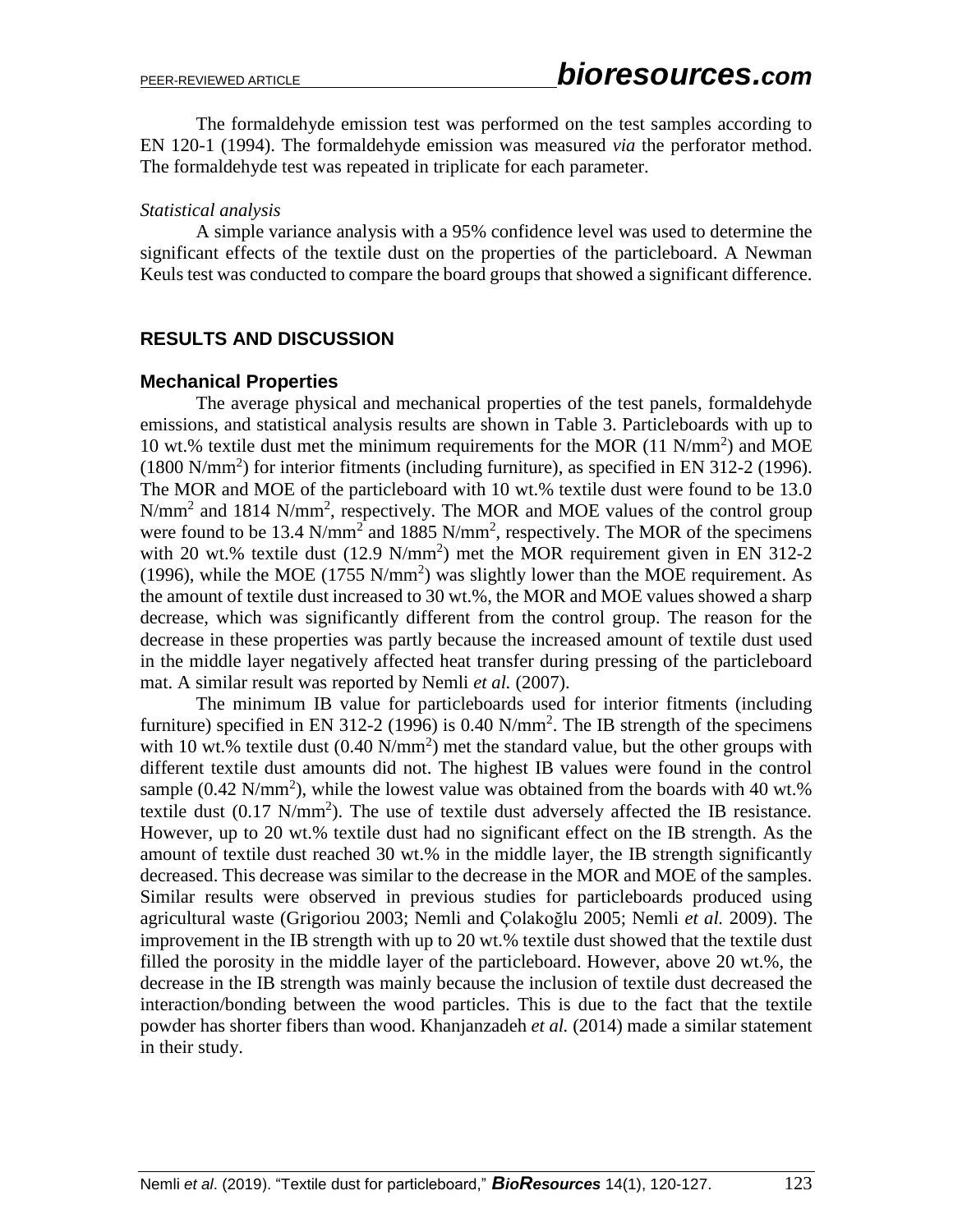# **Thickness Swelling**

The 24-h ThS of the particleboard samples increased from 18.7% to 26.7% as the textile dust increased from 0 wt.% to 40 wt.% in the middle layer. The minimum amount of swelling was found in the A boards (control), while the maximum amount of swelling was found in the boards with 40 wt.% textile dust. Therefore, the ThS was adversely affected by the incorporation of textile dust into the middle layer of the particleboards (Table 3). The maximum allowable 24-h ThS value for particleboards is 17%, according to EN 312-2 (1996). However, none of the test boards met this specified value. The ThS did not significantly increase when the textile dust content was lower than 20 wt.%, but it considerably increased with a textile dust content above 20 wt.%. This was mainly related to the hydrophilic property of the textile dust and its negative effect on the interfacial bonding of the wood particles. When a high amount of textile dust was incorporated into the middle layer of the particleboard, the surface of the wood particles was covered by textile dust, which negatively affected the IB strength between the particles. This was because the textile dust increased the total contact area between the adhesive and wood, which decreased the mechanical interlocking effect that may trap the adhesive in the cavities and act like an anchor (Ayrılmış *et al*. 2017). The ThS of the particleboards containing textile dust can be reduced by overlaying the surfaces and edges of the boards, increasing the resin content in the middle layer, and using the optimum textile dust content.

| Code                                                                                | MOR (N/mm <sup>2</sup> ) | MOE(N/mm <sup>2</sup> ) | IB(N/mm <sup>2</sup> ) | ThS $(%)$         |
|-------------------------------------------------------------------------------------|--------------------------|-------------------------|------------------------|-------------------|
| A                                                                                   | 13.4a                    | 1885 a                  | 0.42a                  | 18.7 a            |
|                                                                                     | (1.08)                   | (146)                   | (0.08)                 | (0.49)            |
| в                                                                                   | 13.0a                    | 1814 a                  | 0.40a                  | 18.9a             |
|                                                                                     | (0.74)                   | (114)                   | (0.05)                 | (0.87)            |
| C                                                                                   | 12.9a                    | 1755 a                  | 0.38a                  | 19.0a             |
|                                                                                     | (0.82)                   | (103)                   | (0.06)                 | (0.58)            |
| D                                                                                   | 10.2 <sub>b</sub>        | 1417 b                  | 0.25 <sub>b</sub>      | 22.9 <sub>b</sub> |
|                                                                                     | (0.64)                   | (97                     | (0.05)                 | (0.74)            |
| Е                                                                                   | 8.0 <sub>c</sub>         | 1109 c                  | 0.17c                  | 26.7 c            |
|                                                                                     | (0.93)                   | (106)                   | (0.03)                 | (0.61)            |
| The values in parentheses are the standard deviation; different letters in the same |                          |                         |                        |                   |
| column indicate statistical differences at the 95% confidence level                 |                          |                         |                        |                   |

**Table 3**. Physical and Mechanical Properties of the Particleboards

## **Formaldehyde Emissions**

The formaldehyde emissions slightly increased with the addition of up to 20 wt.% textile dust in the middle layer of the particleboard (Fig. 1). There was no significant difference between the control sample  $(6.45 \text{ mg}/100 \text{ g})$  and when 20 wt.% textile dust was added into the middle layer of the particleboard (6.54 mg/100 g). However, as the amount of textile dust increased above 20 wt.%, the formaldehyde emissions significantly increased when compared with that of the control samples. The maximum permissible formaldehyde content for E1-grade formaldehyde emissions is 8 mg of  $CH<sub>2</sub>O/100$  g for oven-dried particleboard samples, according to EN 312-2 (1996). Because of the molecular characteristics of the PF resin, the formaldehyde emissions from all of the test samples were below the maximum values specified in EN 312-2 (1996). During particleboard production, the amount of textile dust in the middle layer did not have a statistically significant effect on the formaldehyde emissions for boards B and C, but it was found that there were significant differences for boards D and E.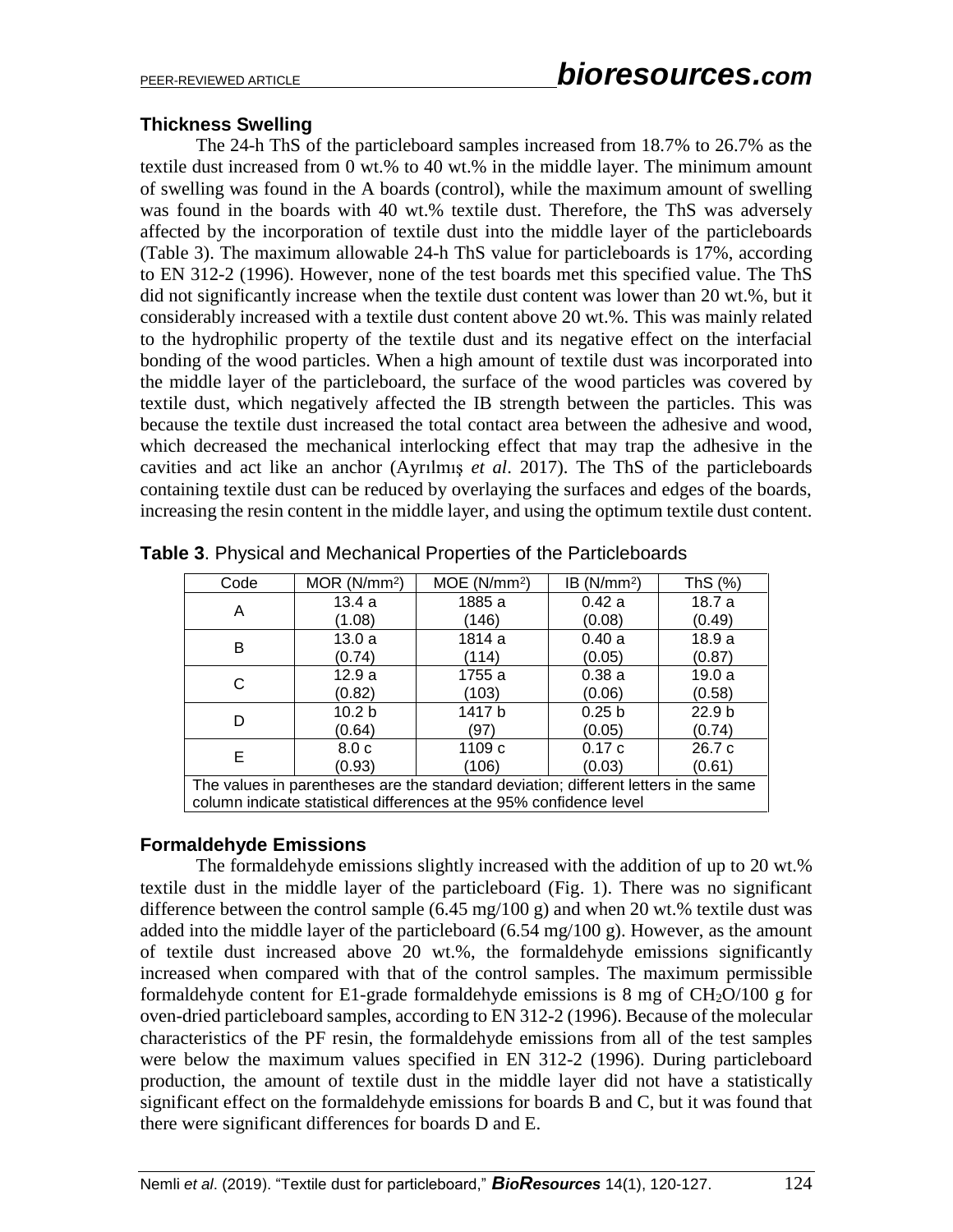

**Fig. 1.** Average values of the formaldehyde emissions from the different particleboard types (Letters indicate the statistical differences at the 95% confidence level)

# **CONCLUSIONS**

- 1. Textile dust additions of up to 20 wt.% did not significantly affect the thickness swelling (ThS), internal bond (IB) strength, and bending properties.
- 2. The physical and mechanical properties of the particleboards were negatively affected by the addition of up to 30 wt.% textile dust.
- 3. Because a phenol-formaldehyde (PF) resin with a low solid content was used for particleboard production, all of the particleboard groups were found to have an E1 grade formaldehyde emission, which is suitable for internal use.
- 4. The particleboard industry has faced problems relating to decreased forest resources and increased wood prices. Affordable wood material availability continues to be a major concern for the wood-based panels industry because of the increased number of factories. Textile dust (20 wt.%), which is a by-product from textile mills, can be considered to be an alternative to wood materials for particleboard manufacturing.

# **REFERENCES CITED**

- Ayrılmış, N., Güleç, T., Peşman, E., and Kaymakcı, A. (2017). "Potential use of cotton dust as filler in the production of thermoplastic composites," *J. Compos. Mater.* 51(30), 4147-4155. DOI: 10.1177/0021998317698750
- Bekalo, S. A., and Reinhardt, H.-W. (2010). "Fibers of coffee husk and hulls for the production of particleboard," *Mater. Struct*. 43(8), 1049-1060. DOI: 10.1617/s11527- 009-9565-0
- Classen, B. J., and Baril, A. (1981). "Controlling cotton dust," *Text. Res. J*. 51(2), 101- 105. DOI: 10.1177/004051758105100208
- DeLuca, L. B. (1984). "Rotary filters: Proposals for efficient industrial dust collection systems," *JAPCA J. Air Waste Ma*. 34(7), 777-779. DOI: 10.1080/00022470.1984.10465811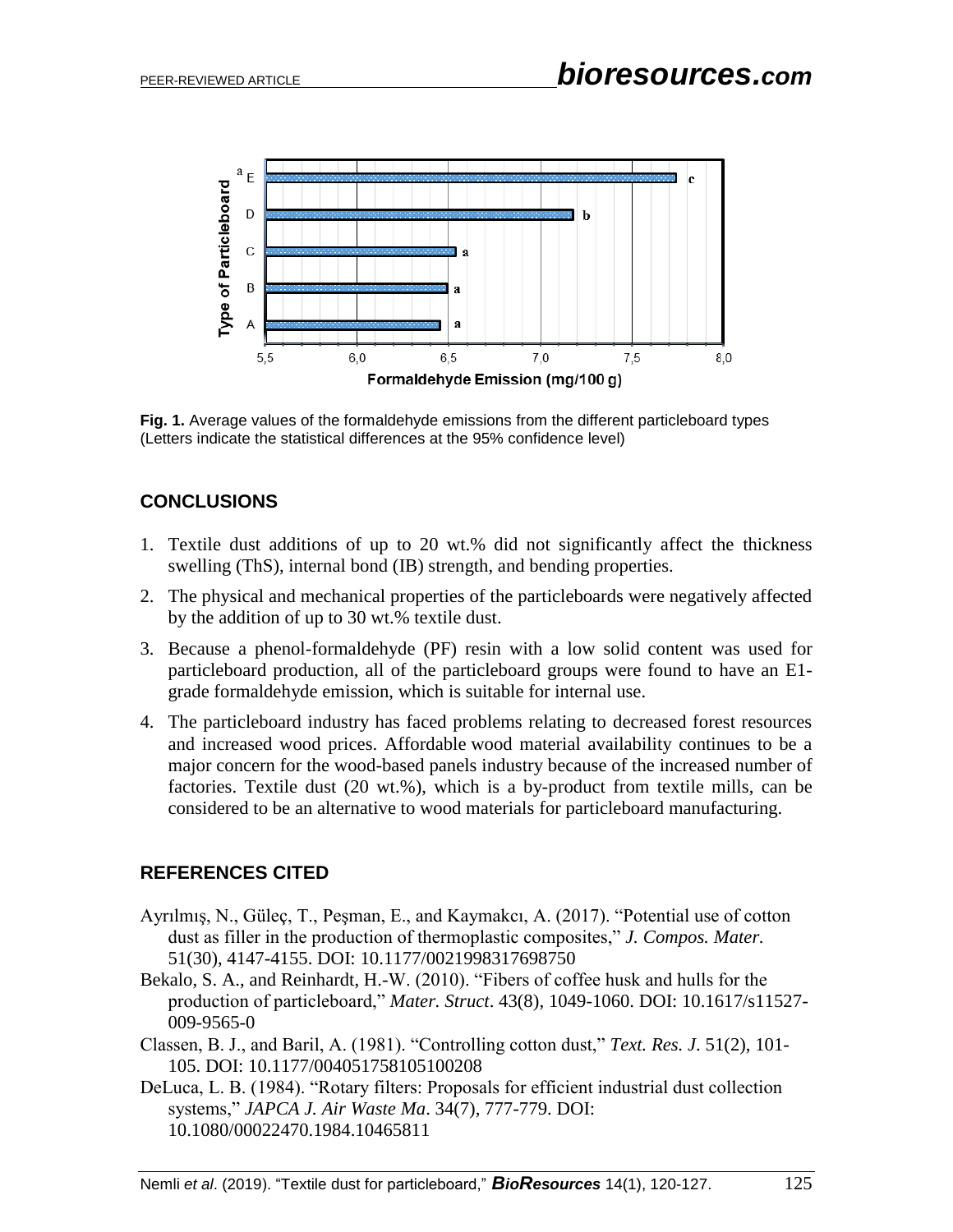- Dunky M., and Niemz, P. (2002). *Holzwerstoffe und Leime, Technologie und Einflussfaktoren*, ISBN 3-540-42980-8 Springer-Verlag Berlin Heidelberg New York, 954s.
- EN 120-1 (1994). "Determination of formaldehyde content in fiberboard by using perforator method," European Standards, Brussels, Belgium.
- EN 310 (1993). "Wood-based panels. Determination of modulus elasticity in bending and of bending strength," European Standards, Brussels, Belgium.
- EN 312-2 (1996). "Particleboards. Specifications. Part 2: Requirement for general purpose boards for use in dry conditions," European Standards, Brussels, Belgium.
- EN 317 (1993). "Particleboards and fibreboards. Determination of swelling in thickness after immersion in water," European Standards, Brussels, Belgium.
- EN 319 (1993). "Particleboards and fibreboards. Determination of tensile strength perpendicular to the plane of the board," European Standards, Brussels, Belgium.
- Ertaş, M., Acemioğlu, B., Alma, M. H., and Usta, M. (2010). "Removal of methylene blue from aqueous solution using cotton stalk, cotton waste and cotton dust," *J. Hazard Mater*. 183(1-3), 421-427. DOI: 10.1016/j.jhazmat.2010.07.041
- Grigoriou, A. H. (2003). "Waste paper-wood composites bonded with isocyanate," *Wood Sci. Technol.* 37(1), 79-90. DOI: 10.1007/s00226-003-0164-x
- Jeihanipour, A., Karimia, K., Niklasson, C., and Taherzadeh, M. J. (2010). "A novel process for ethanol or biogas production from cellulose in blended-fibers waste textiles," *Waste Manage.* 30(12), 2504-2509. DOI: 10.1016/j.wasman.2010.06.026
- Khanjanzadeh, H., Pirayesh, H., and Sepahvand, S. (2014). "Influence of walnut shell as filler on mechanical and physical properties of MDF improved by nano-SiO<sub>2</sub>",  $J$ *Indian Acad Wood Sci* 11(1), 15-20. DOI: 10.1007/s13196-014-0111-5
- Ndazi, B., Tesha, J. V., and Bisanda, E. T. N. (2006). "Some opportunities and challenges of producing bio-composites from non-wood residues," *J. Mater. Sci*. 41(21), 6984- 6990. DOI: 10.1007/s10853-006-0216-3
- Nemli, G., and Çolakoğlu, G. (2005). "Effects of mimosa bark usage on some properties of particleboard," *Turk. J. Agric. For*. 29, 227-230.
- Nemli, G., Aydın, I., and Zekoviç, E. (2007). "Evaluation of some of the properties of particleboard as function of manufacturing parameters," *Mater. Design* 28(4), 1169- 1176. DOI: 10.1016/j.matdes.2006.01.015
- Nemli, G., Demirel, S., Gümüşkaya, E., Aslan, M., and Acar, C. (2009). "Feasibility of incorporating waste grass clipping (*Lolium perenne* L.) in particleboard composites," *Waste Manage.* 29(3), 1129-1131. DOI: 10.1016/j.wasman.2008.07.011
- Pan, Z., Cathcart, A., and Wang, D. (2006). "Properties of particleboard bond with rice bran and polymeric methylene diphenyl diisocyanate adhesives," *Ind. Crop. Prod.*  23(1), 40-45. DOI: 10.1016/j.indcrop.2005.03.004
- Pirayesh, H., Khazaeian, A., Khanjanzadeh, H., and Bahrinejad, A. (2011). "Optimum condition of manufacturing wood-based composite from mixture of wood particles/walnut and almond shells," *Key Eng. Mater.*, 471, 91-96. DOI: 10.4028/www.scientific.net/KEM.471-472.91
- Pirayesh, H., and Khazaeian, A. (2012). "Using almond (*Prunus amygdalus* L.) shell as a bio-waste resource in wood based composite," *Compos. Part B-Eng.* 43(3), 1475- 1479. DOI: 10.1016/j.compositesb.2011.06.008
- Pirayesh, H., Moradpour, P., and Sepahvand S. (2015). "Particleboard from wood particles and sycamore leaves: Physico-mechanical properties," *Eng. in Agr., Envir and Food* 8(1), 38-43. DOI: 10.1016/j.eaef.2014.07.003